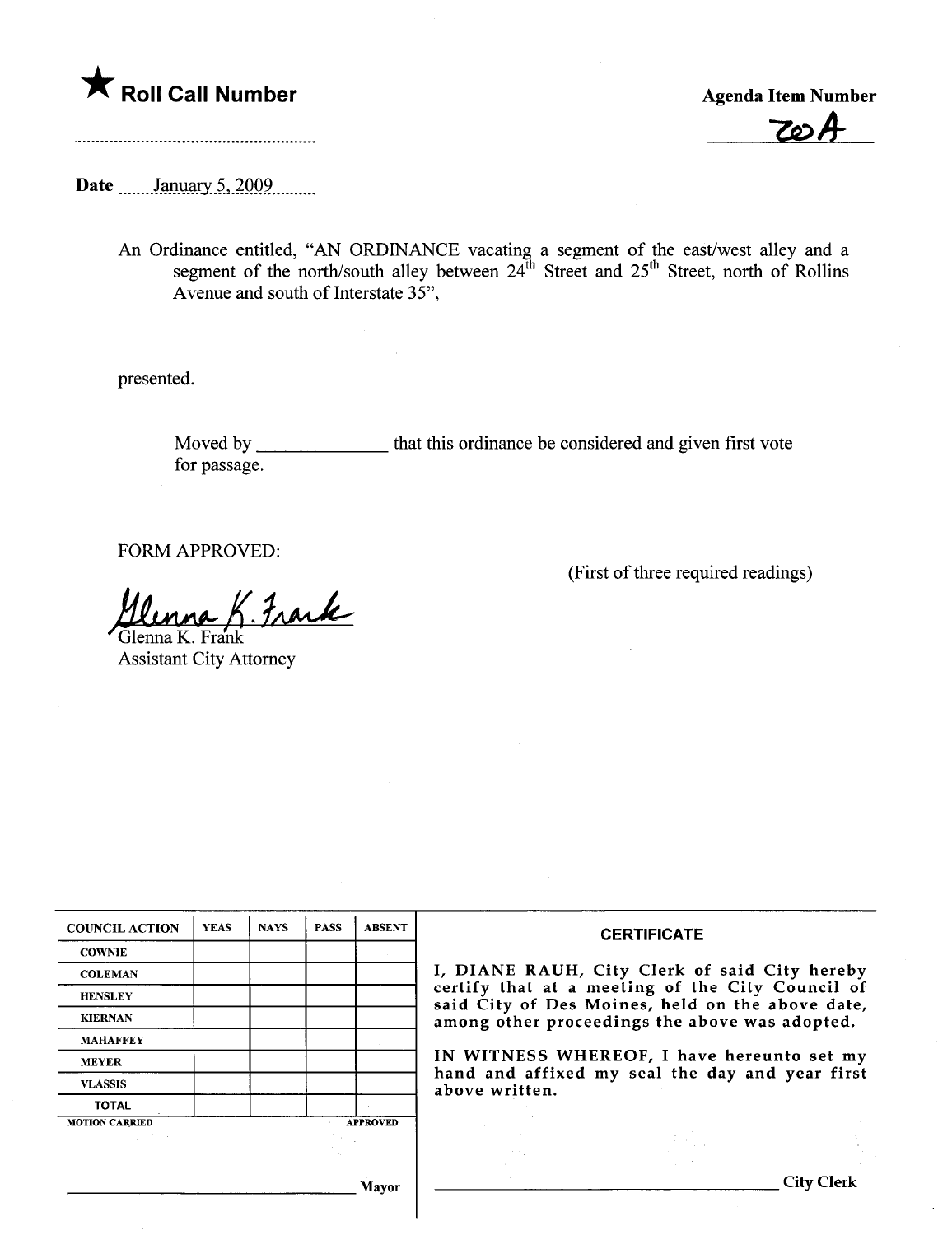'2

Prepared by: Glenna K. Frank, Assistant City Attorney, 400 Robert D. Ray Drive, Des Moines, Iowa 50320 (515) 283-4130

## ORDINANCE NO.

AN ORDINANCE vacating a segment of the east/west alley and a segment of the north/south alley between 24<sup>th</sup> Street and 25<sup>th</sup> Street, north of Rollins Avenue and south of Interstate 35.

WHEREAS, all prior requirements of law pertaining to the vacation of public right-of-way have been fully observed; and

WHEREAS, it is desirable that the public right-of-way herein described be vacated;

NOW, THEREFORE, BE IT ORDAINED by the City Council of the City of Des Moines, Iowa:

Section 1. That a segment of the east/west alley and a segment of the north/south alley between 24<sup>th</sup> Street and 25<sup>th</sup> Street, north of Rollins Avenue and south of Interstate 35, more specifically described as follows, be and is hereby vacated.



All that part of the East/West alley right-of-way lying North of and adjoining Lots 1 and 2, Wetmore's, an Official Plat and lying North of and adjoining the vacated North/South alley right-of-way lying West of and adjoining said Lot 1, and lying East of the South right-of-way line of 1-235 (Mac Vicar Freeway) as it now exists, and that part of the North/South alley right of way lying West of the South 30.0 feet of Lot 174, University Land Co's 1<sup>st</sup> Addition, an Official Plat, and lying South of the South right-of-way line of said 1-235 as it now exists, all now included in and forming a part of the City of Des Moines, Polk County, Iowa.

Sec. 2. The City of Des Moines hereby reserves an easement upon the property described above for the continued use and maintenance of any utilities now in place, with the right of entry for servicing same.

Sec. 3. That the City Clerk is hereby authorized and directed to cause certified copies of this ordinance and proof of publication thereof together with proof of publication of the notice of the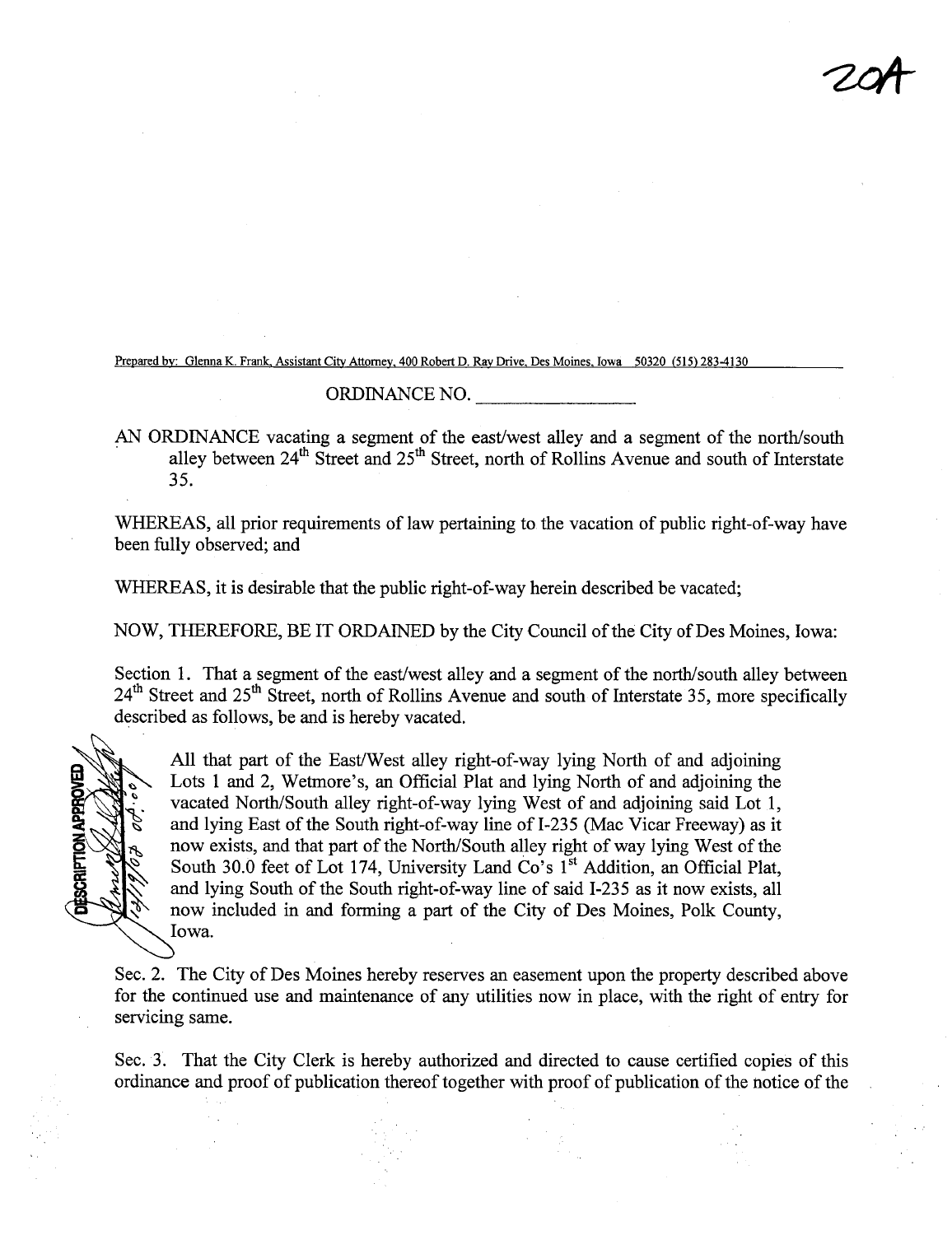public hearing on this matter to be properly filed in the office of the Recorder of Polk County, Iowa.

Sec. 4. This ordinance shall be in full force and effect from and after its passage and publication as provided by law.

FORM APPROVED:

Fran Glenna K. Frank

**Assistant City Attorney** 

G:\USERS\CRNoah\GKF\VACATION\Madden Construction.o.doc